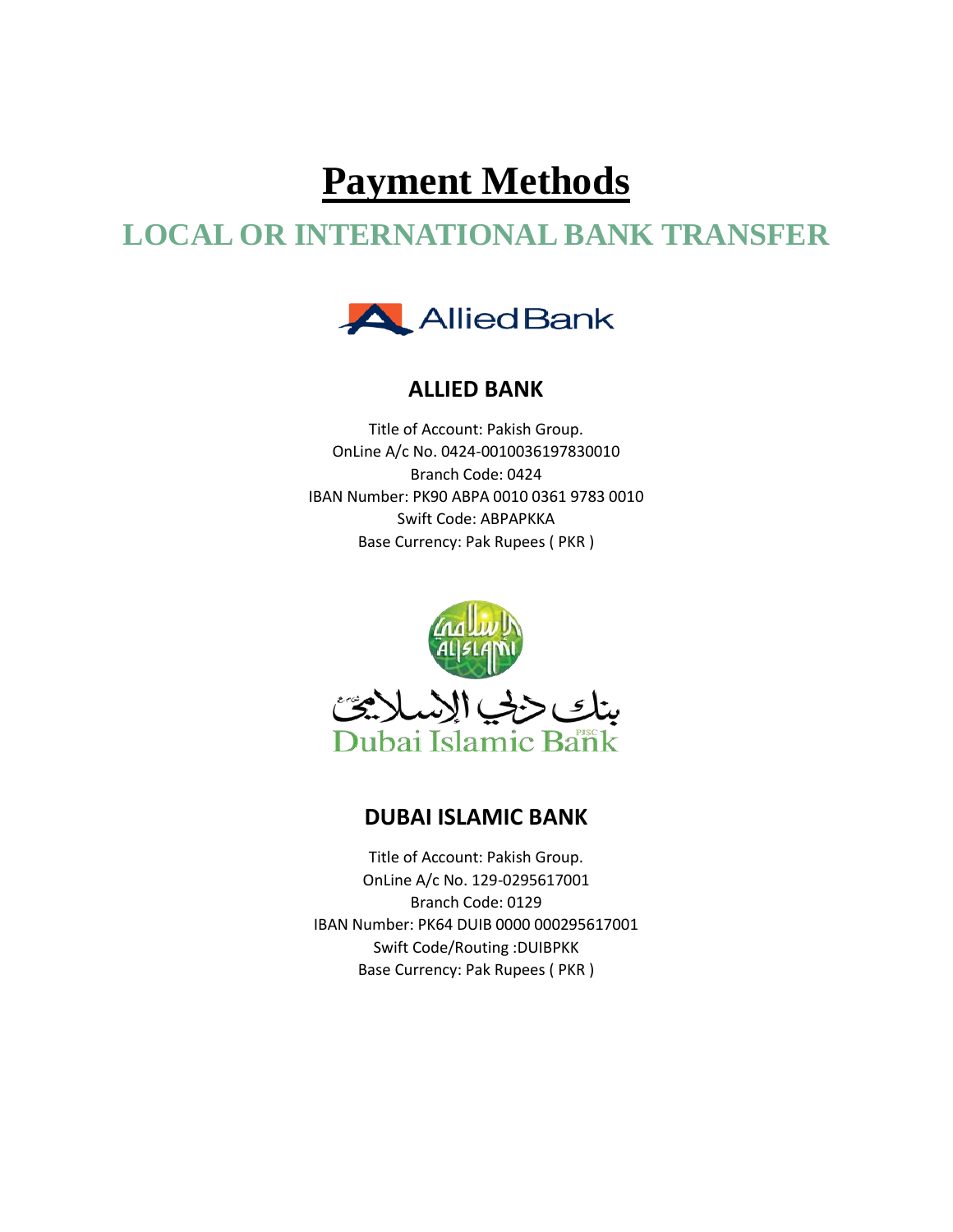

#### **BANK AL HABIB**

Title of Account: Pakish Group. OnLine A/c No. 1176-0981-001281-01-0 Branch Code: 1179 IBAN Number: PK75 BAHL 1176 0981 0012 8101 Swift Code/Routing :BAHLPKKA Base Currency: Pak Rupees ( PKR )

**Summit** S Bank

#### **SUMMIT BANK**

Title of Account: Pakish Group. OnLine A/c No. 01022420311714115203 Branch Code: 1224 IBAN Number: PK74SUMB0224027140115203 Swift Code/Routing : SUMBPKKA Base Currency: Pak Rupees ( PKR )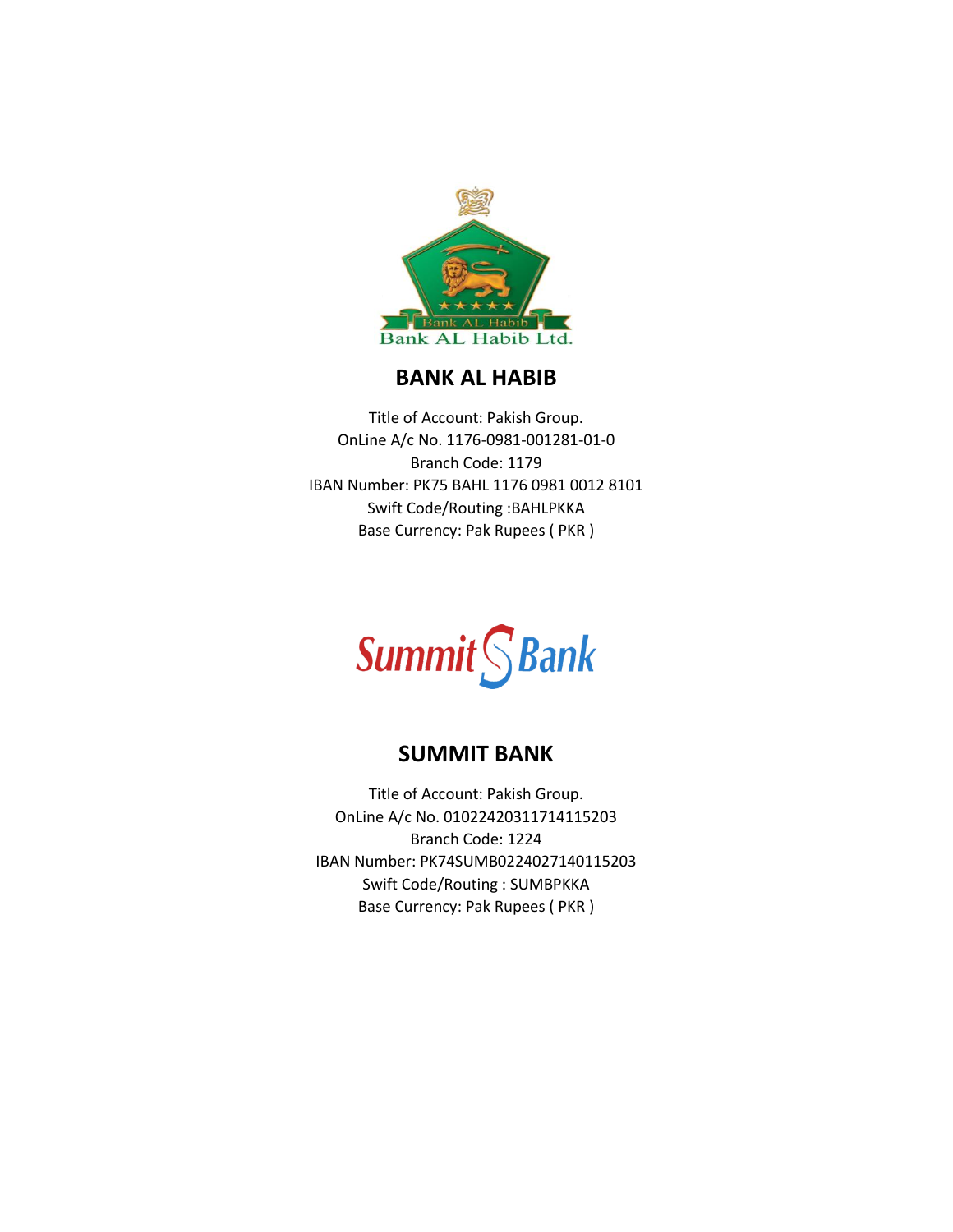

#### **MEEZAN BANK**

Title of Account: Pakish Group. OnLine A/c No. 0101991445 Branch Code: 0150 IBAN Number: PK34 MEZN 0001 5001 0199 1445 Swift Code/Routing : MEZN Base Currency: Pak Rupees ( PKR )



# **Bank Alfalah/ Standard Chartered**

Please contact our 24/7/365 sales and support team for this payment option ,

feel free to call on 0300-8202121 for further details or you can also use another method for payment process.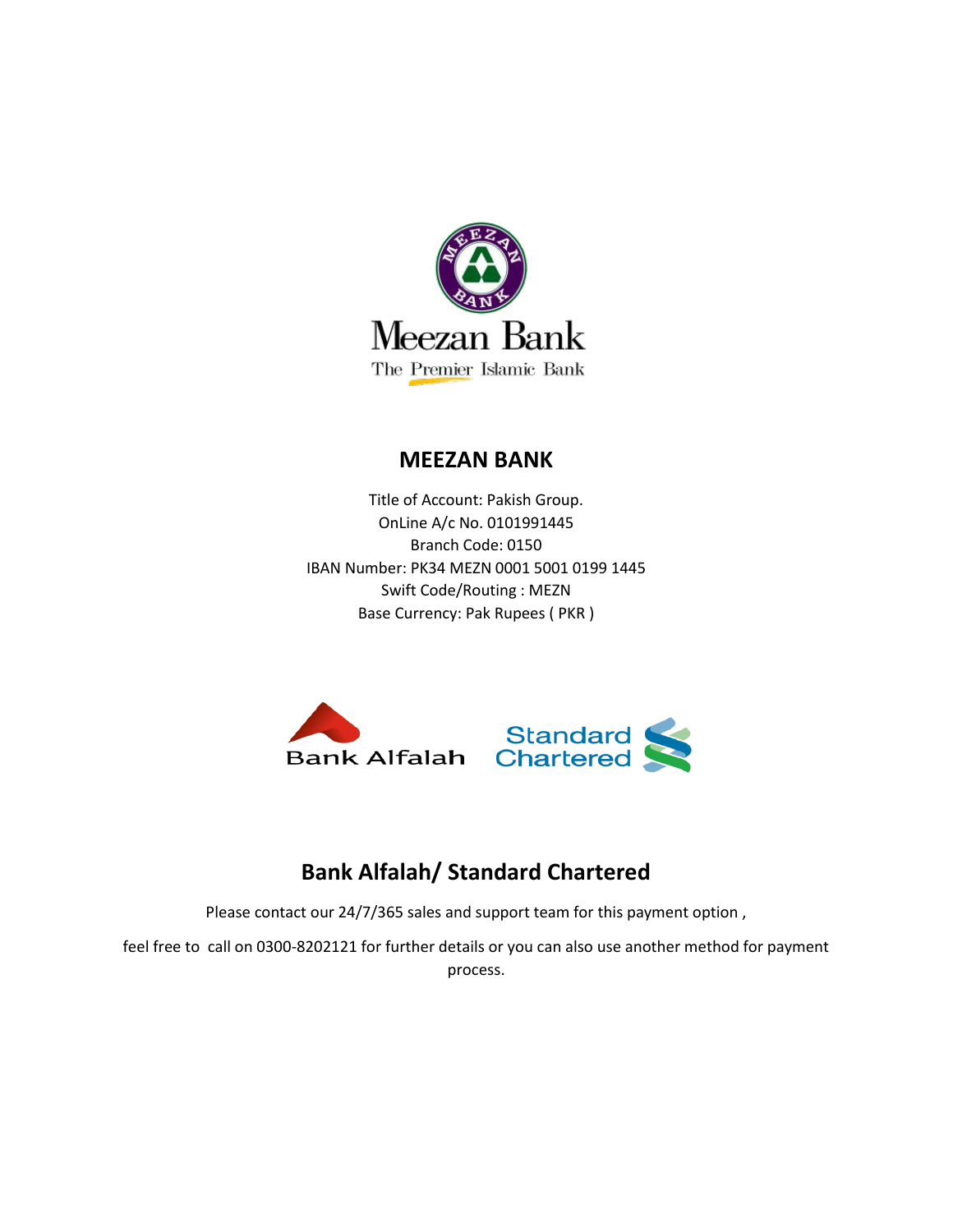# **MOBILE COMPANIES & AGENTS**



### **TELENORE EASYPAISA**

easypaisa mobile account number: 0342-8202121 You can also request easypaisa agent to made the payment any of above bank account.



#### **UBL OMNI**

UBL Omni Mobile Account Number: 0300-8202121 You can also request Omni agent or UBL cashier to made the payment in any of above bank account.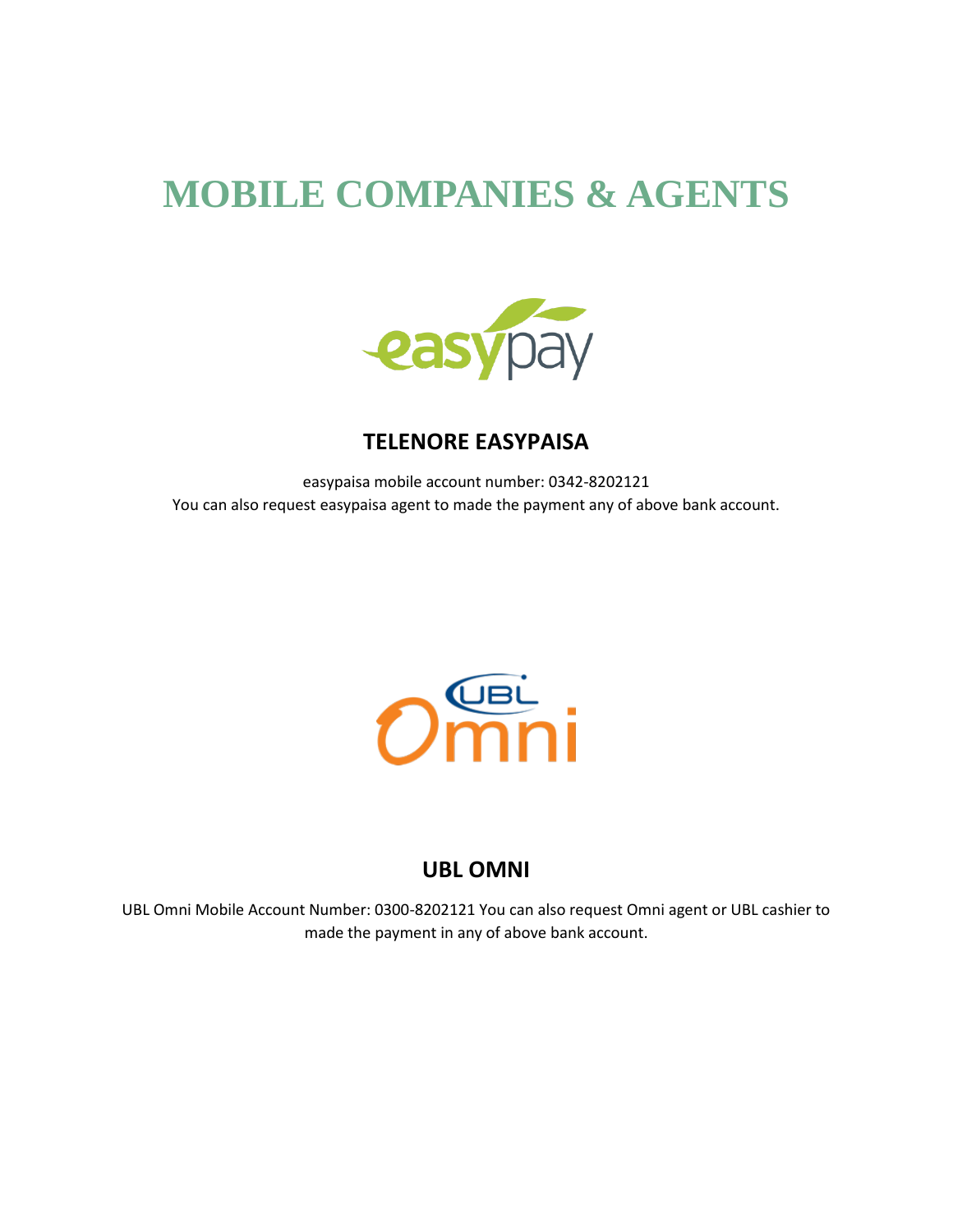

# **MOBILINK JAZZCASH**

MobilinkJazzCash Mobile Account Number: 0300-8202121 You can also request JazzCash agent to made the payment any of above bank account. of over words.



# **UFONE UPAISA**

Please contact our 24/7/365 sales and support team for upaisa payment option or call 03008202121 for further details or use another payment method.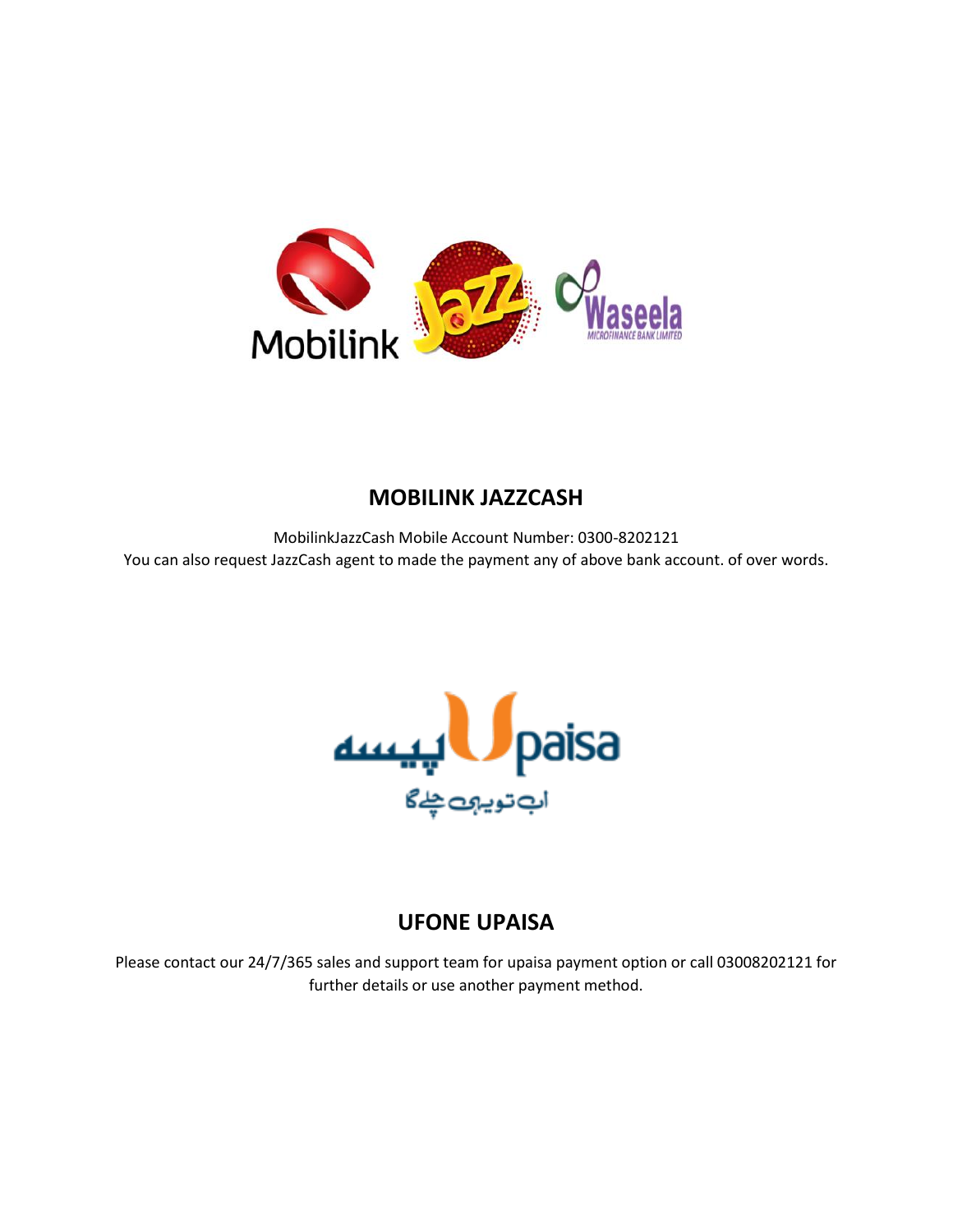# **ONLINE PAYMENT METHODS WITH INSTANT ACTIVATION**



# **2CO FOR ALL PAKISTANI & INTERNATIONAL CREDIT & DEBIT CARDS**

To purchase an account using Pakistani or International Visa, Master, Amex Credit ot Debit Cards with the power of 2Checkout, follow the instructions below:

First select a product from our order form or website Enter your domain details and other configurable options Select the "2CheckOut" option within the payment methods.

After submitting the order you will be taken to the 2CheckOut site to process your payment If you already have an account with us and would like to be switched to 2CheckOut, You can change your payment method at any time by clicking 'view invoice' from within our client portal.



#### **PAYPAL**

To purchase an account using PayPal, follow the instructions below:

First select a product from our order form or website Enter your domain details and other configurable options Select the "PayPal" option within the payment methods.

After submitting the order you will be taken to the PayPal site to process your payment If you already have an account with us and would like to be switched to PayPal, You can change your payment method at any time by clicking 'view invoice' from within our client portal.

Our User ID for manual PayPal balance transfer: billing@pakish.net . Please describe reference invoice/order number or domain name.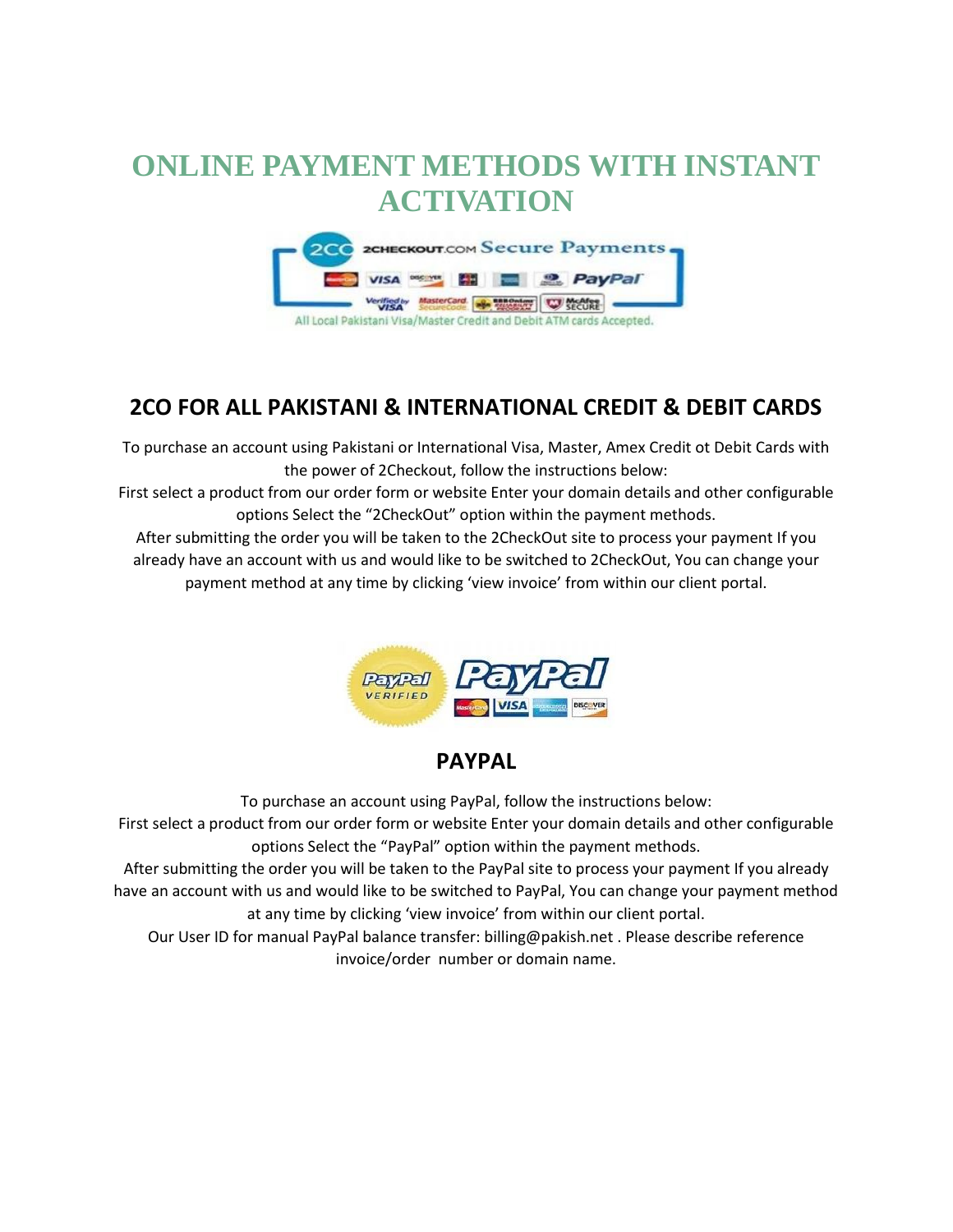

### **PAYZA**

To purchase an account using Payza, follow the instructions below:

First select a product from our order form or website Enter your domain details and other configurable options Select the "Payza" option within the payment methods.

After submitting the order you will be taken to the Payza site to process your payment If you already have an account with us and would like to be switched to Payza, You can change your payment method at any time by clicking 'view invoice' from within our client portal.

Our User ID for manual Payza balance transfer: accounts@pakish.net . Please describe reference invoice/order number or domain name.



# **SKRILL**

To purchase an account using Skrill, follow the instructions below: First select a product from our order form or website Enter your domain details and other configurable options Select the "Skrill" option within the payment methods.

After submitting the order you will be taken to the Skrill site to process your payment If you already have an account with us and would like to be switched to Skrill, You can change your payment method at any time by clicking 'view invoice' from within our client portal.

Our User ID for manual Skrill balance transfer: admin@pakish.pk . Please describe reference invoice/order number or domain name.